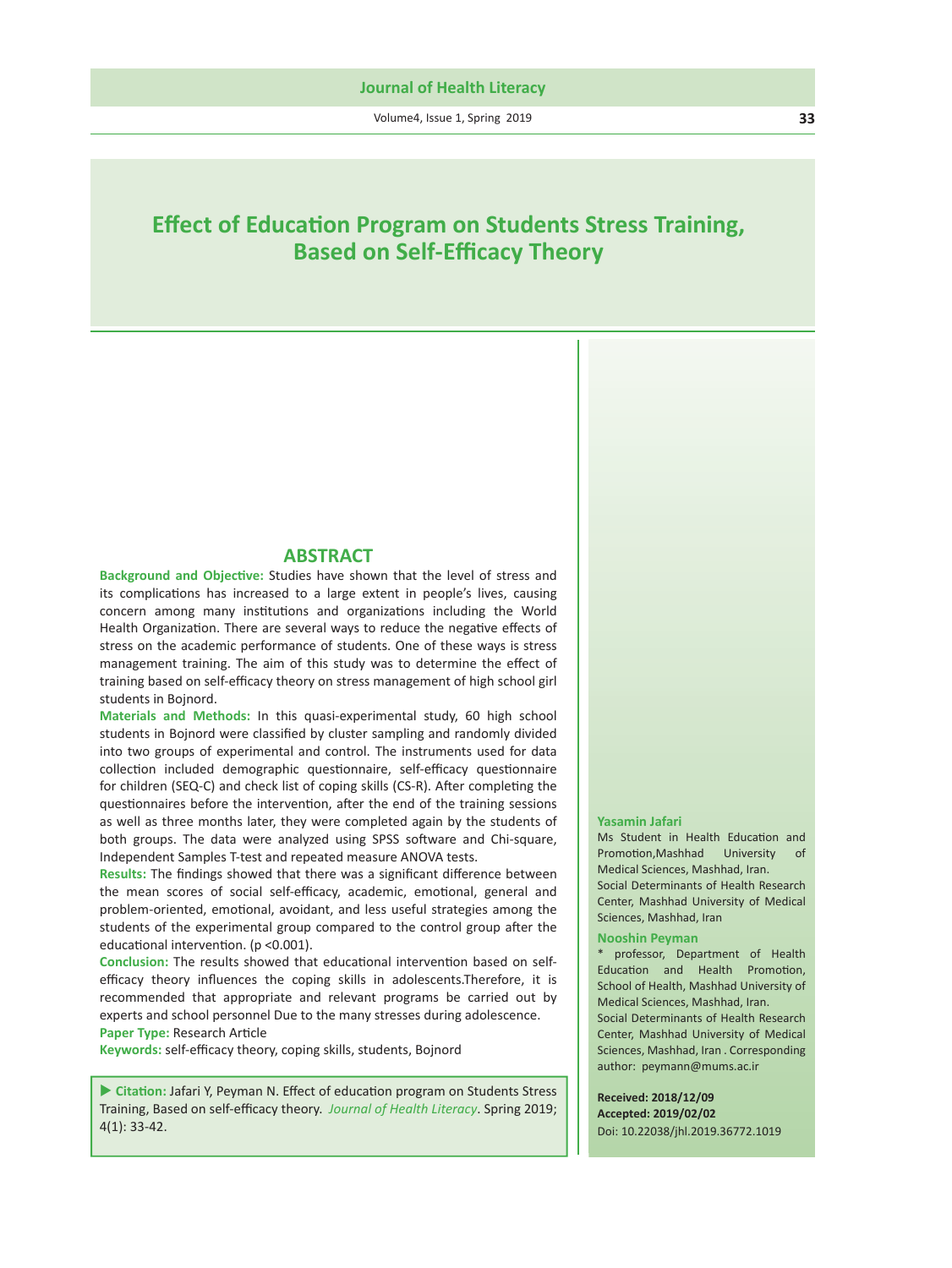### **Introduction**

Stress is any stimulus or change in the indoor and outdoor environment that may impair vital balance and may be pathogenic in certain conditions (1). The results of recent researches show that the level of stress and its complications has increased in people's lives, causing concern among many institutions and organizations including the World Health Organization (WHO). The problem of stress and depression after muscular and skeletal disorders is the most common cause for referral to physicians (2). One of the important periods of human development is the adolescence period, as adolescents are confronted with several stressors (3). Adolescence is a time of stress and pressure due to maturity. Ways of coping with stress is very important during this period, because on the one hand, adolescence is the formation of individual personality traits, and on the other hand, this is a period of stress and psychological pressure.

One survey has shown that most adolescents (67%) consider educational pressures as their greatest stress in their lives (5). Additionally, meeting the expectations of important people in life can also be another source of educational stress (6). For example, students expect themselves to be excellent in terms of academic achievement in order to meet the parents' expectations and satisfy them, which also causes stress (7). To reduce the negative effects of stress on students' academic performance, there are many ways in which stress management training is one of them (8-10).

According to Bandura, self-efficacy is the most essential mechanism for managing and controlling life events, and self-efficacy beliefs facilitate the adaptation of students who experience stress (11). Self-efficacy refers to the trust a person has in his ability to pursue a behavior. Self-efficacy plays a central role in changing behavior. Bandura mentions selfefficacy as the most important determinant for behavior change, since it can affect the person's choice in the stages of choosing behaviors. It also makes a person more likely to work harder and endure difficulties and obstacles (12).

Several sources of information for promoting self-efficacy are recommended by Bandura, which can help to promote self-efficacy by establishing training on this basis (13). The first source of self-efficacy enhancement is the successful experience of conducting a behavior that will enhance the sense of self-efficacy and undesirable experience will undermine this feeling (14). To induce the sense of self-efficacy, breaking the task or behavior into more feasible and smaller components can be helpful, which can be useful in the case of people who lack previous experience (15). Another effective way to improve the selfefficacy is the vicarious experience which should be adapted to the person undergoing training. People with a comparable lifestyle to friends and colleagues or people with similar characteristics in terms of age, gender, socioeconomic status and culture, are good models for learning (16). Verbal Persuasion is another source of self-efficacy promotion. Flanders and Simon pointed out that encouragement and correct feedback are positively correlated with academic achievement and positive attitudes towards learning (17).

Since the students in the community experience the highest levels of stress (18)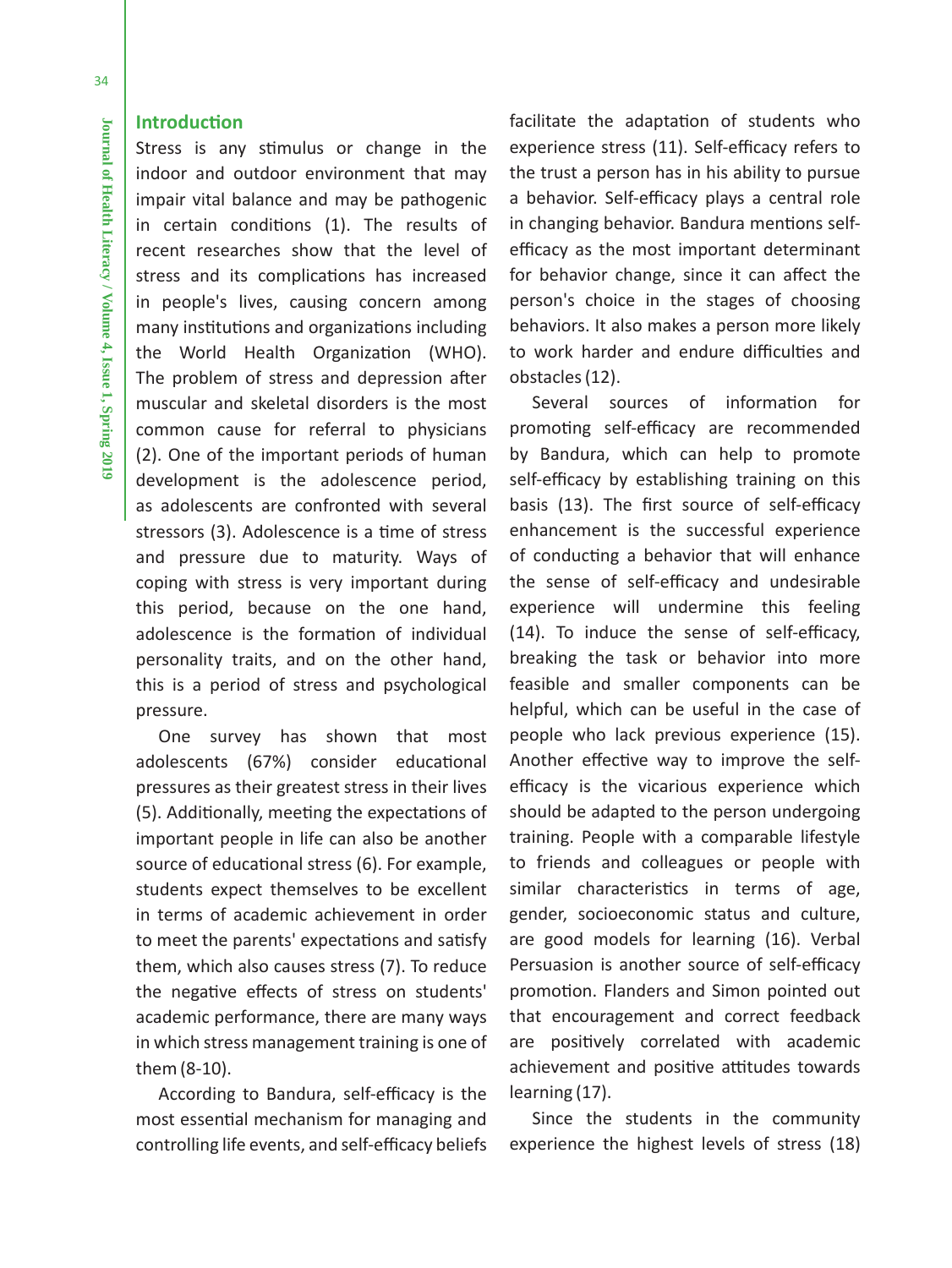÷

and educa tional problems are one of the most common sources of stress among them (19), stress management is also associated with student competence and self-e fficacy feelings. So, interventions which can reduce stress and increase self-e fficacy to overcome educa tional problems is necessary. Therefore, this study aimed to determine the e ffect of educa tion program on Students Stress Training, Based on self-e fficacy theory in Bojnord.

### **Materials and Methods**

In this quasi-experimental study, 60 high school students in Bojnord were classi fied by cluster sampling and randomly divided into two groups of experimental and control and were under follow-up three months a fter interven tion. A fter receiving the introduc tion le tter from the School of Public Health, the necessary coordina tion with educa tion was carried out. Of the government girls' schools in Bojnord, two schools that were similar in cultural and economic terms and had geographical distance were selected. Then, from the students of both schools, the tenth grade was selected for sampling and a fter homogeniza tion of both the experimental and control groups, interven tion was performed in the experimental group. To determine the sample size, Soltani et al. study (20) were used. With considering the type of first error (0.05), 80% test power, standard devia tion and mean of pre-test and post-test of the experimental group, sample size for each group (experimental and Control) were calculated. A fter explaining the research goals, wri tten consent were completed.

Inclusion Criteria included the willingness to par ticipate in the study and being girl. Exclusion criteria were reluctance to con tinue

studying and absent more than one session at training sessions.The instruments used for data collec tion included demographic ques tionnaire, self-e fficacy ques tionnaire for children (SEQ-C) and check list of coping skills (CS-R). The demographic informa tion ques tionnaire included (family size, birth date, parent educa tion level, parent's job).

**Self-e fficacy ques tionnaire for children (SEQ-C):** The ques tionnaire was designed by Muris in 2001 to assess the level of self efficacy in children and adolescents in three Social self-e fficacy, Academic self-e fficacy and Emo tional self-e fficacy sub scales. Each category is evaluated on a Five-point Likerttype scale from  $1 = Not$  at all = to  $5 = very$ well. In doing so, the respondent is asked to carefully read each of the test questions about his ability to perform an ac tivity, and choose one of the op tions. Then by summing up, four scores are calculated: Social self efficacy, Academic self-efficacy, Emotional self-e fficacy and Total self-e fficacy scores. The range of self-e fficacy scores are from 23 to 115 for general self-e fficacy, from 1 to 8 for Social and Academic self-e fficacies and from 7 to 35 for emo tional self-e fficacy (21).

 The factor analysis has shown a factor structure in three Social, Academic and Emo tional domains by Muris and its validity is appropriate and acceptable on the basis of Face and Content Validity. The reliability was measured in Tahmassian study and it was 0.89 in general self-e fficacy, 0.81 in social self-e fficacy, 0.87 in academic self-e fficacy and 0.88 in emo tional self-e fficacy, 0.88, respec tively (22).

**Check-list of Coping Skills (CS-R):** This scale was prepared by Carver et al. Based on the Lazarus Model of Stress and Behavioral Self-Regulatory Model. This scale is a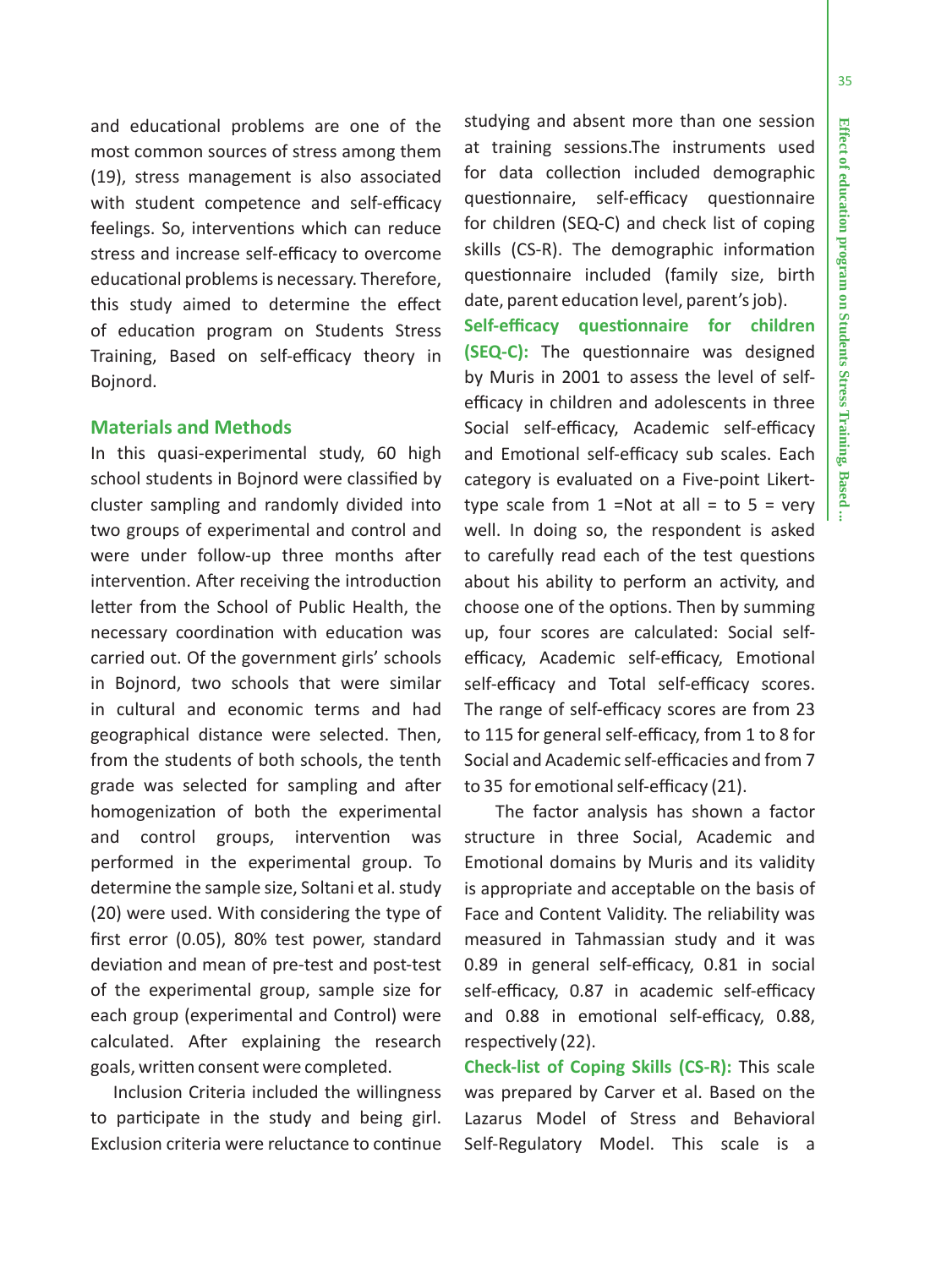

 **Flowchart of the sampling process using randomization**

36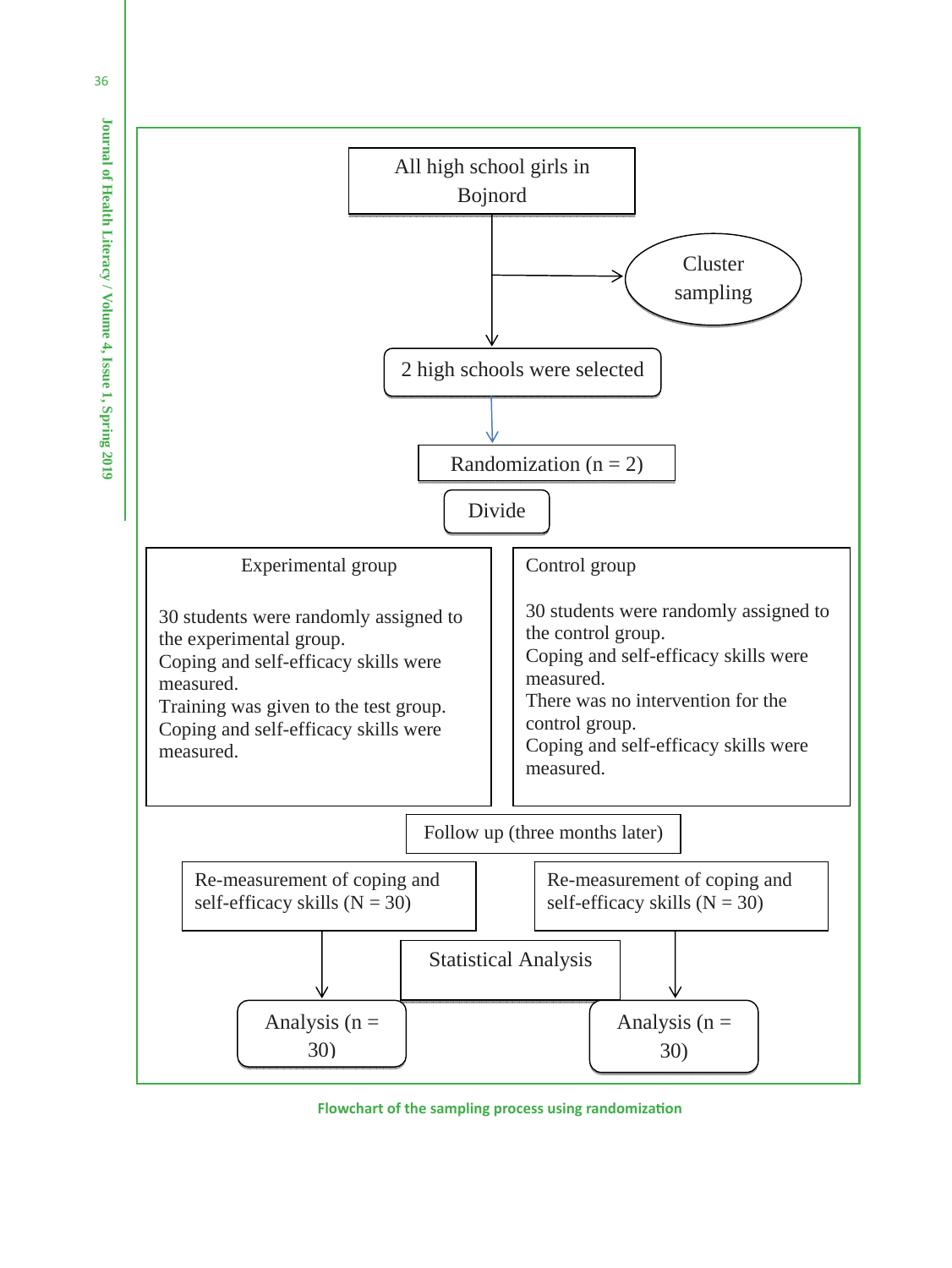37

mul tidimensional tool that examines how people respond to stress. There are 56 ques tions that measure problem-oriented, emo tional-oriented, avoidance, and less useful coping strategies. Problem-oriented coping strategy includes Ques tions 1 to 20, Emo tional-oriented coping strategy including ques tions 21-24, 53-56, and 61-72, less useful coping strategies, ques tions 25-44 and avoidance coping strategies including ques tions 57 to 60 and 45 to 52.

The validity and reliability of this tool were reviewed by Carver et al. in their three studies. Evidence of its reliability was measured by Carver et al. in a study and the re-test reliability coe fficient a fter the six weeks was 0.76 for the social instrument search tool and 0.42 for the noninterventional scale. In the second study to compare its convergent and di fferen tial validity, the coping scales with respect to the theore tical basis were compared with other valid cogni tive and diagnos tic tests. The results showed that this scale has a high validity as an instrument for measuring the coping strategies against the speci fic situa tions and as a coping desire (23). In Iran, content validity and reliability of the checklist of coping skills were studied by Ebrahimi et al. in 1993 and the reliability coe fficient was reported from 63% to 95% in di fferent scales. Also, in a study done by Roshan et al. in 2004 on students, Cronbach's Alpha was reported 85% (24, 25).

After analyzing self-e fficacy data in the first stage (before interven tion) that iden ti fied the constraints and needs and weaknesses of students in di fferent fields, training programs for stress management were designed based on self-e fficacy theory for the experimental group. In this research, educa tional strategy

based on self-e fficacy theory and according to the quadratic steps in self-efficacy theory were designed including experience and success in performance, breaking behavior towards smaller components, substitution experience and encouragement, emphasizing on increasing self-e fficacy in the experimental group. The curriculum was arranged in three sessions of 1.5 to 2 hours. During these sessions, students were trained in familiarizing with stressful factors and ways to reduce stress, relaxation techniques, and relaxa tion during stress time.

During the training program based on the educa tional strategy, various educa tional methods such as group discussion, prac tical presenta tion, role play, and the provision of thoughts on the situation were used. Also, simple pamphlets were distributed to the experimental group for managing stress and relaxa tion methods and the rela tionship between diet and stress. Control group did not receive any training. Three months after training, Self-efficacy questionnaire for children (SEQ-C) and Check-list of Coping Skills (CS-R) were completed by both groups.

Data were analyzed using SPSS so ftware (version 16), Chi-square, Independent Samples T-test and Repeated measure ANOVA. Quantitative tive and qualita tive descrip tive findings were reported as mean and standard devia tion, number and percentage, respec tively. The signi ficance level was less than 0.05.

## **Results**

The mean age of students was  $15.63 \pm 0.58$ . The frequency distribu tion of demographic variables is fully described in Table 1. The results indicated that the two groups were homogeneous (p> 0.05).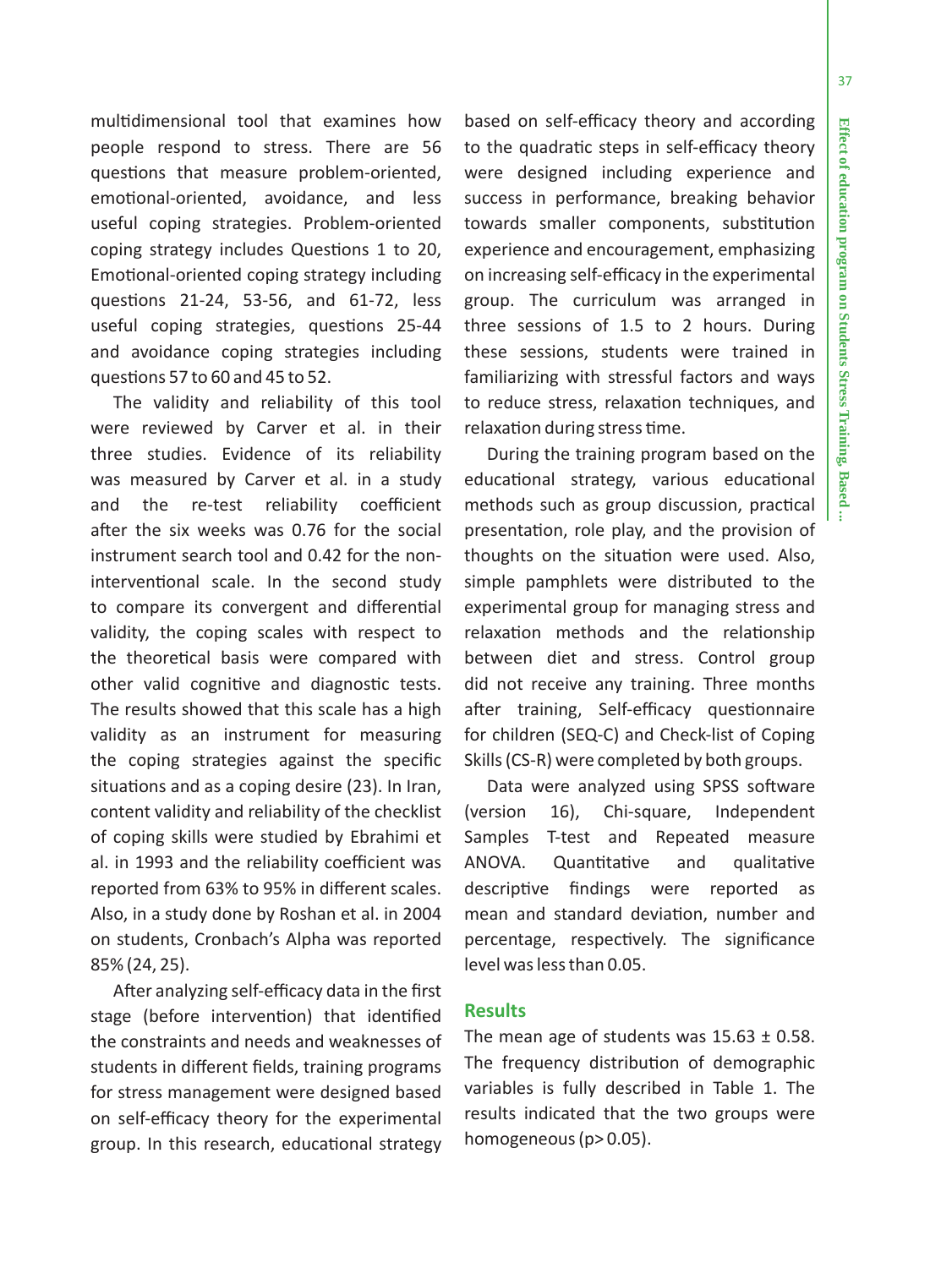| control groups                |                               |                           |                      |         |  |  |  |  |
|-------------------------------|-------------------------------|---------------------------|----------------------|---------|--|--|--|--|
| <b>Variable</b><br>Number (%) |                               | <b>Experimental Group</b> | <b>Control Group</b> | P-value |  |  |  |  |
|                               |                               | Number (%)                |                      |         |  |  |  |  |
|                               | $\overline{2}$                | 2(6.7)                    | (0.0) 0.0            |         |  |  |  |  |
| number of                     | $\overline{3}$                | 1(3.33)                   | (0.0) 0.0            |         |  |  |  |  |
|                               | $\overline{4}$                | 8(26.7)                   | 9(30.0)              |         |  |  |  |  |
|                               | 5                             | 6(20.00)<br>10(33.3)      |                      |         |  |  |  |  |
|                               | 6                             | 6(20.00)                  | 5(16.7)              | 592.0   |  |  |  |  |
| family mem-<br>bers           | $\overline{7}$                | 6(20.00)                  | 3(10.0)              |         |  |  |  |  |
|                               | 8                             | 1(3.3)                    | 3(3.3)               |         |  |  |  |  |
|                               | $\mathsf g$                   | 1(3.3)<br>(0.0) 0.0       |                      |         |  |  |  |  |
|                               | 13                            | (0.0) 0.0                 | 1(3.3)               |         |  |  |  |  |
|                               | $\mathbf 1$                   | 11(36.7)                  | 5(50.0)              |         |  |  |  |  |
|                               | $\overline{2}$                | 8(26.7)                   | 2(6.7)               |         |  |  |  |  |
|                               | 3                             | 3(10.0)                   | 7(23.3)              |         |  |  |  |  |
|                               | $\overline{4}$                | 2(6.7)                    | 3(10.0)              |         |  |  |  |  |
|                               | 5                             | 5(16.7)                   | 1(3.3)               |         |  |  |  |  |
| Birth rank                    | $\overline{7}$                | 1(3.3)                    | 1(3.3)               | 075.0   |  |  |  |  |
|                               | 8                             | 1(3.3)                    | 1(3.3)               |         |  |  |  |  |
|                               | 9                             | 1(3.3)                    | 1(3.3)               |         |  |  |  |  |
|                               | Employee                      | 1(3.3)                    | 5(16.7)              |         |  |  |  |  |
| Father's job                  | Free job                      | 24(80.0)                  | 18(60.0)             |         |  |  |  |  |
|                               | Retired                       | 2(6.7)<br>7(23.3)         |                      | 051.0   |  |  |  |  |
|                               | Unemployed                    | 2(6.7)                    | (0.0) 0.0            |         |  |  |  |  |
|                               | Employee                      | 4(13.0)                   | 3(10.0)              |         |  |  |  |  |
|                               | Free job                      | 5(16.66)                  | 6(20.0)              |         |  |  |  |  |
| Mother's job                  | Retired                       | 2(6.66)                   | 2(6.66)              | 368.0   |  |  |  |  |
|                               | housewife                     | 19(63.3)                  | 19(63.3)             |         |  |  |  |  |
| Father's edu-<br>cation       | Primary and<br>higher         | 26(86.7)                  | 27(90.0)             |         |  |  |  |  |
|                               | Diploma and<br>higher         | 2(6.7)                    | 1(3.3)               | 999.0   |  |  |  |  |
|                               | <b>Bachelor</b> and<br>higher | 1(3.3)                    | 3(10.0)              |         |  |  |  |  |
| Mother's edu-<br>cation       | Primary and<br>higher         | 26 (86.7)                 | 27(90.0)             |         |  |  |  |  |
|                               | Diploma and<br>higher         | 3(10.0)                   | 2(6.7)               | 896.0   |  |  |  |  |
|                               | <b>Bachelor</b> and<br>higher | 1(3.3)                    | 1(3.3)               |         |  |  |  |  |

**Table 1: Demographic characteristics of students participating in the study in two groups of experimental and** 

Journal of Health Literacy / Volume 4, Issue 1, Spring 2019 **Journal of Health Literacy / Volume 4, Issue 1, Spring 2019**

38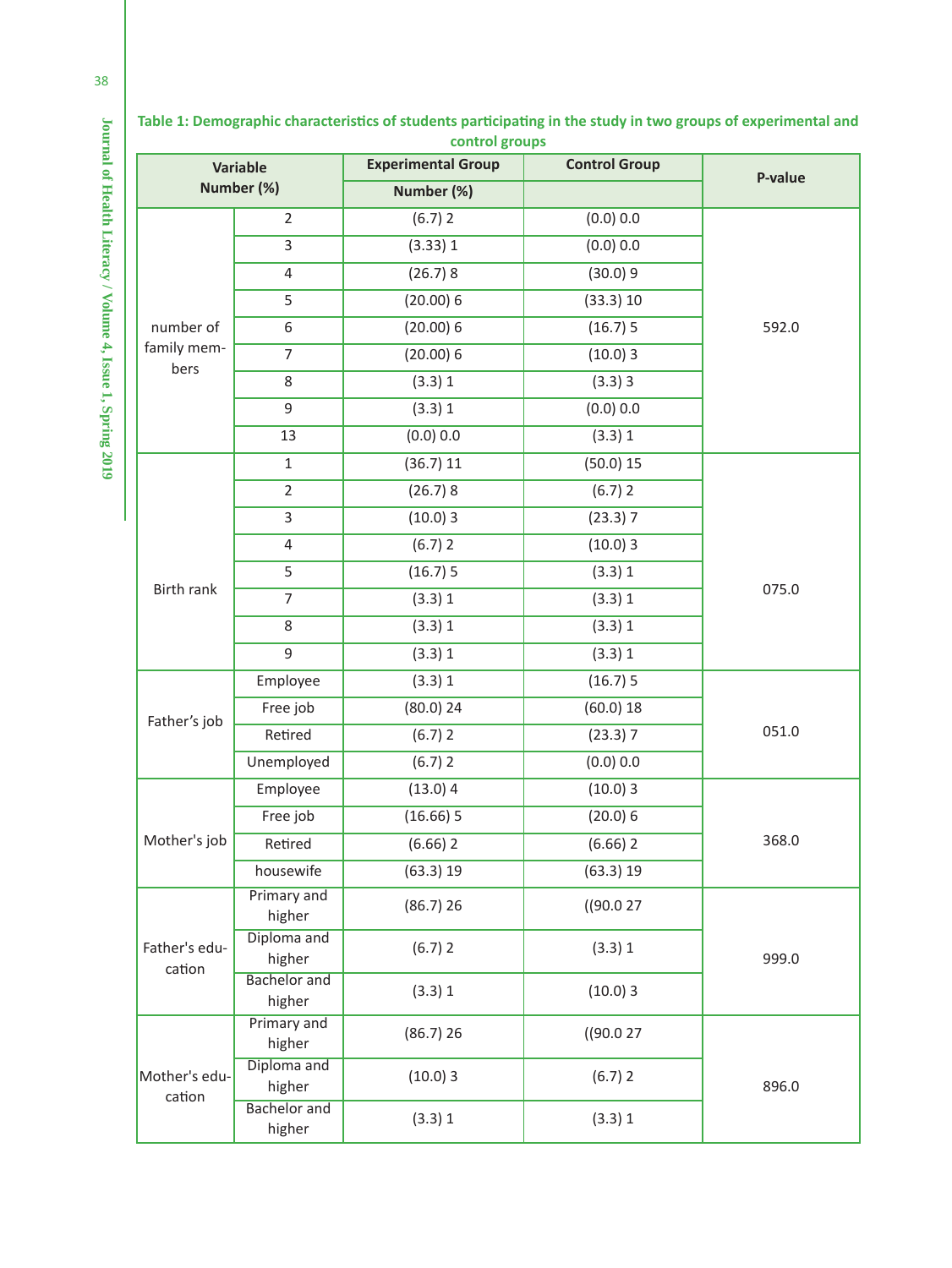|                            |                   | <b>Before intervention</b> |                       | <b>Immediately after</b><br>intervention |                       | three months after       |                         | <b>Test</b>                |
|----------------------------|-------------------|----------------------------|-----------------------|------------------------------------------|-----------------------|--------------------------|-------------------------|----------------------------|
| <b>Variables</b>           | Group             |                            |                       |                                          |                       | intervention             |                         | (Repeated                  |
|                            |                   | <b>Mean</b>                | standard<br>deviation | <b>Mean</b>                              | standard<br>deviation | <b>Mean</b>              | standard de-<br>viation | measure<br>ANOVA)          |
| social self-<br>efficacy   | Experimen-<br>tal | 26.8                       | 4.72                  | 30.3                                     | 4.96                  | 31.23                    | 4.296                   | p < 0.05<br>$F = 18.14$    |
|                            | Control           | 26.5                       | 5.00                  | 26.53                                    | 4.96                  | 26.46                    | 5.056                   | $p=0.41$<br>$F = 0.9$      |
|                            | P-value           | $p=0.812$                  |                       | p < 0.005                                |                       | p < 0.001                |                         |                            |
|                            | (t)               |                            | $t = 0.239$           |                                          | $t = 2.93$            | $t = 3.93$               |                         |                            |
| Academic<br>self-efficacy  | Experimen-<br>tal | 26.86                      | 5.78                  | 29.06                                    | 6.056                 | 30.80                    | 4.97                    | $p=0.003$<br>$F = 14.34$   |
|                            | Control           | 29.3                       | 4.74                  | 29.3                                     | 4.73                  | 29.33                    | 4.556                   | $P = 0.935$<br>$F = 0.67$  |
|                            | P-value           | $p=0.082$                  |                       | $P = 0.86$                               |                       | $P = 0.239$              |                         |                            |
|                            | (t)               | $t = -1.77$                |                       | $t = -0.16$                              |                       | $t = 1.19$               |                         |                            |
| emotional<br>self-efficacy | Experimen-<br>tal | 18.03                      | 6.41                  | 21.83                                    | 7.07                  | 24.9                     | 4.96                    | $p = 0.008$<br>$F = 18.14$ |
|                            | Control           | 21.06                      | 6.70                  | 21.16                                    | 6.75                  | 21.16                    | 6.45                    | $P = 0.41$<br>$F = 0.9$    |
|                            | P-value<br>(t)    | $P = 0.079$<br>$t = -1.77$ |                       | $P = 0.71$<br>$t = 0.373$                |                       | $P = 0.15$<br>$t = 2.51$ |                         |                            |
| total self-<br>efficacy    | Experimen-<br>tal | 71.7                       | 13.14                 | 281.2                                    | 13.14                 | 86.93                    | 10.47                   | p < 0.001<br>$F = 29.17$   |
|                            | Control           | 76.86                      | 14.18                 | 76.86                                    | 14.18                 | 76.96                    | 13.86                   | $P = 0.67$<br>$F = 0.39$   |
|                            | P-value           |                            | $P = 0.149$           | $P = 0.25$                               |                       | $P = 0.003$              |                         |                            |
|                            | (t)               | $t = -1.46$                |                       | $t = 1.15$                               |                       | $t = 3.14$               |                         |                            |

**Table 2: Comparison of mean and standard devia tion of self-e fficacy score of the experimental and control groups before, immediately and three months a fter interven tion**

Qualita tive variables were tested with chisquare.

Mean score of self-e fficacy and coping skills between the two groups did not show any signi ficant di fference before interven tion. To evaluate the e ffect of training and compare changes in self-e fficacy score and coping skills in two groups of experimental and control in three periods (before interven tion, immediately a fter interven tion and 3 months a fter interven tion), Repeated Measures ANOVA were used. Based on this test, there was a total opposite e ffect between the experimental group and the mean score of social self-e fficacy, academic self-e fficacy,

emo tional self-e fficacy and total selfefficacy. So, the results were presented by the educa tional groups in Table 2. According to the findings, the mean score of social selfefficacy, academic self-efficacy, emotional self-e fficacy and total self-e fficacy was signi ficantly di fferent in the experimental group during the study (p <0.001).

Also, Repeated Measures ANOVA showed that there was a signi ficant di fference between the educa tional group and the mean score of problem-oriented, emo tionaloriented, avoidance, and less useful coping strategies. So, the results were presented by the educa tional groups in Table 3. The **Effect of education program on Students Stress Training, Based ...**

Effect of education program on Students Stress Training, Based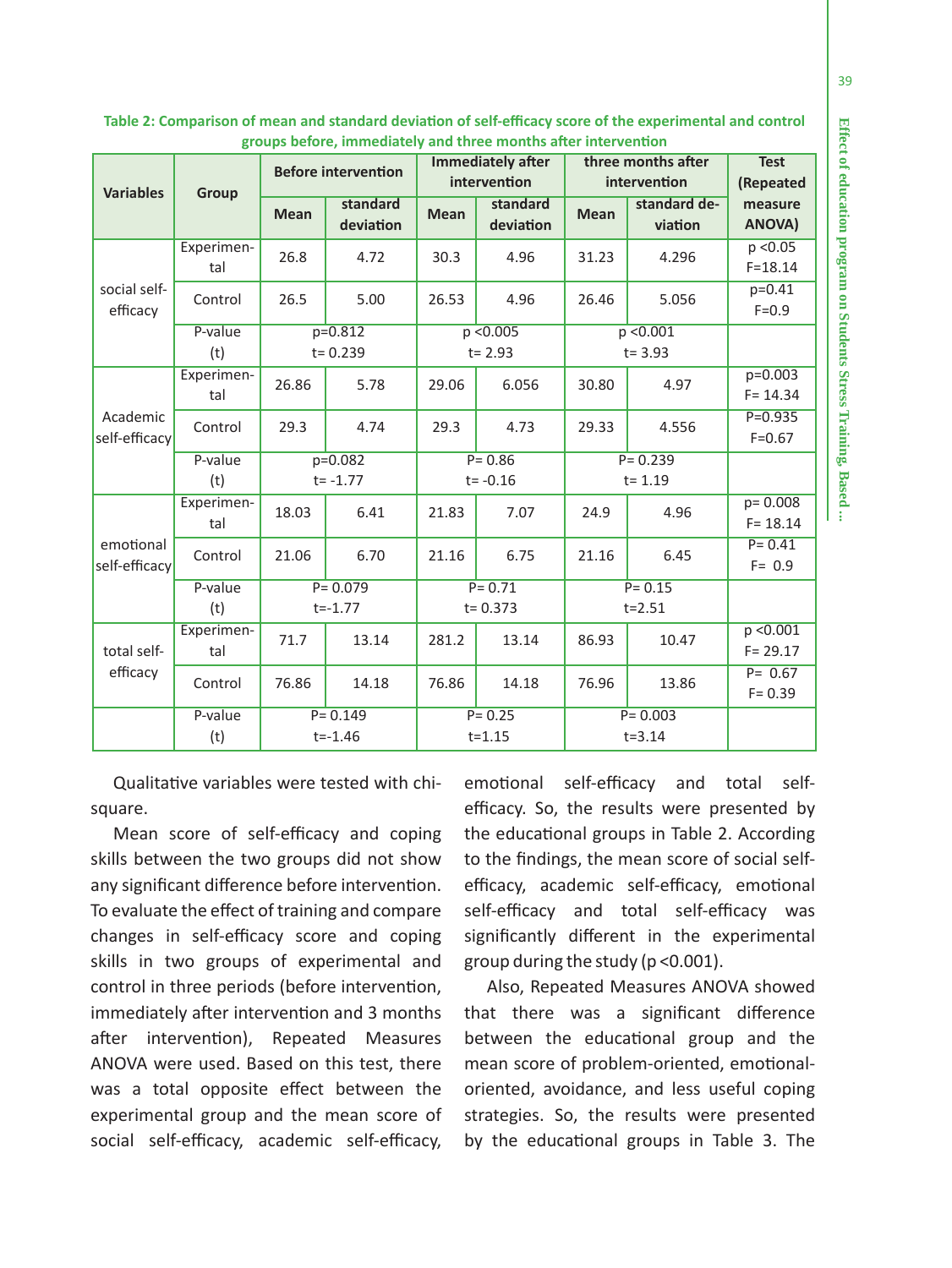results of this test showed that there was no significant difference between variables in the two groups of experimental and group before the intervention (p> 0.05), but there was a significant difference in the variables after the intervention. Mean score of problem-oriented and emotionaloriented increased significantly (p <0.05) and avoidance, and less useful coping strategies decreased significantly (p <0.05).

| Table 3: Comparison of mean and standard deviation of coping skills score of the experimental and control |                                                                |  |  |
|-----------------------------------------------------------------------------------------------------------|----------------------------------------------------------------|--|--|
|                                                                                                           | groups before, immediately and three months after intervention |  |  |

|                                         |                   | <b>Before intervention</b> |                                     | <b>Immediately after</b>  |                                     | three months after       |                                     | <b>Test</b>               |
|-----------------------------------------|-------------------|----------------------------|-------------------------------------|---------------------------|-------------------------------------|--------------------------|-------------------------------------|---------------------------|
| <b>Variable</b>                         | Group             |                            |                                     | intervention              |                                     | intervention             |                                     | (Repeated                 |
|                                         |                   | <b>Mean</b>                | <b>Standard</b><br><b>Deviation</b> | <b>Mean</b>               | <b>Standard</b><br><b>Deviation</b> | <b>Mean</b>              | <b>Standard</b><br><b>Deviation</b> | measure<br>ANOVA)         |
| problem-<br>oriented<br>coping strat-   | Experimen-<br>tal | 50.4                       | 13.54                               | 52.83                     | 14.05                               | 56.33                    | 13.18                               | $p = 0.004$<br>$F = 1.41$ |
|                                         | Control           | 49.16                      | 11.49                               | 49.66                     | 312.37                              | 50.46                    | 11.196                              | $P = 0.21$<br>$F = 1.85$  |
| egies                                   | P-value           | $P = 0.7$                  |                                     | $P = 0.35$                |                                     | $P = 0.68$               |                                     |                           |
|                                         | (t)               |                            | $t = 0.38$                          |                           | $t = 0.92$                          | $t = 0.85$               |                                     |                           |
| emotional-<br>oriented<br>coping strat- | Experimen-<br>tal | 44.68                      | 9.53                                | 44.56                     | 13.15                               | 10.45                    | 10.45                               | $p = 0.1$<br>$F = 2.38$   |
|                                         | Control           | 38.96                      | 12.5                                | 37.41                     | 11.47                               | 37.93                    | 11.31                               | $P = 0.26$<br>$F = 1.36$  |
| egies                                   | P-value           | $P = 0.58$                 |                                     | $P = 0.03$                |                                     | p < 0.001                |                                     |                           |
|                                         | (t)               | $t = 1.93$                 |                                     | $t = 2.13$                |                                     | $t = 3.95$               |                                     |                           |
| less useful<br>coping strat-<br>egies   | Experimen-<br>tal | 34.1                       | 18.5                                | 31.93                     | 14.66                               | 29.93                    | 14.18                               | $P = 0.19$<br>$F = 1.66$  |
|                                         | Control           | 24.06                      | 9.92                                | 26.06                     | 10.2                                | 26.03                    | 9.7                                 | $P = 0.002$<br>$F = 7.03$ |
|                                         | P-value<br>(t)    | $P = 0.012$<br>$t = 2.6$   |                                     | $P = 0.078$<br>$t = 1.79$ |                                     | $P = 0.21$<br>$t = 1.24$ |                                     |                           |
| Avoidance<br>coping strat-<br>egies     | Experimen-<br>tal | 18.85                      | 7.08                                | 20.1                      | 8.07                                | 19.1                     | 8.27                                | $P = 0.36$<br>$F = 1.404$ |
|                                         | Control           | 17.00                      | 7.59                                | 16.16                     | 7.73                                | 16.2                     | 7.75                                | $P = 0.16$<br>$F = 1.86$  |
|                                         | P-value<br>(t)    | $P = 0.34$<br>$t = 0.95$   |                                     | $P = 0.59$<br>$t = 1.92$  |                                     | $p=0.167$<br>$t = 1.4$   |                                     |                           |

# **Discussion and conclusion**

The aim of this study was to determine the effect of training based on self-efficacy theory on stress management of high school girl students in Bojnord. The results of this study showed that training based on self-efficacy theory increases stress management skills.

Adolescence is called a period of stress and tension. In fact, it's a transition from childhood to adulthood, and that's why it's a critical time. Considering that this period is full of different stresses and, on the other hand, the formation of the personality of adolescents in this period, understanding the ways of coping with stress is important at this time (26).

The findings of this study showed an increase in self-efficacy after the training period, which is consistent with the study by Bahmani et al. (27). Moradi et al. also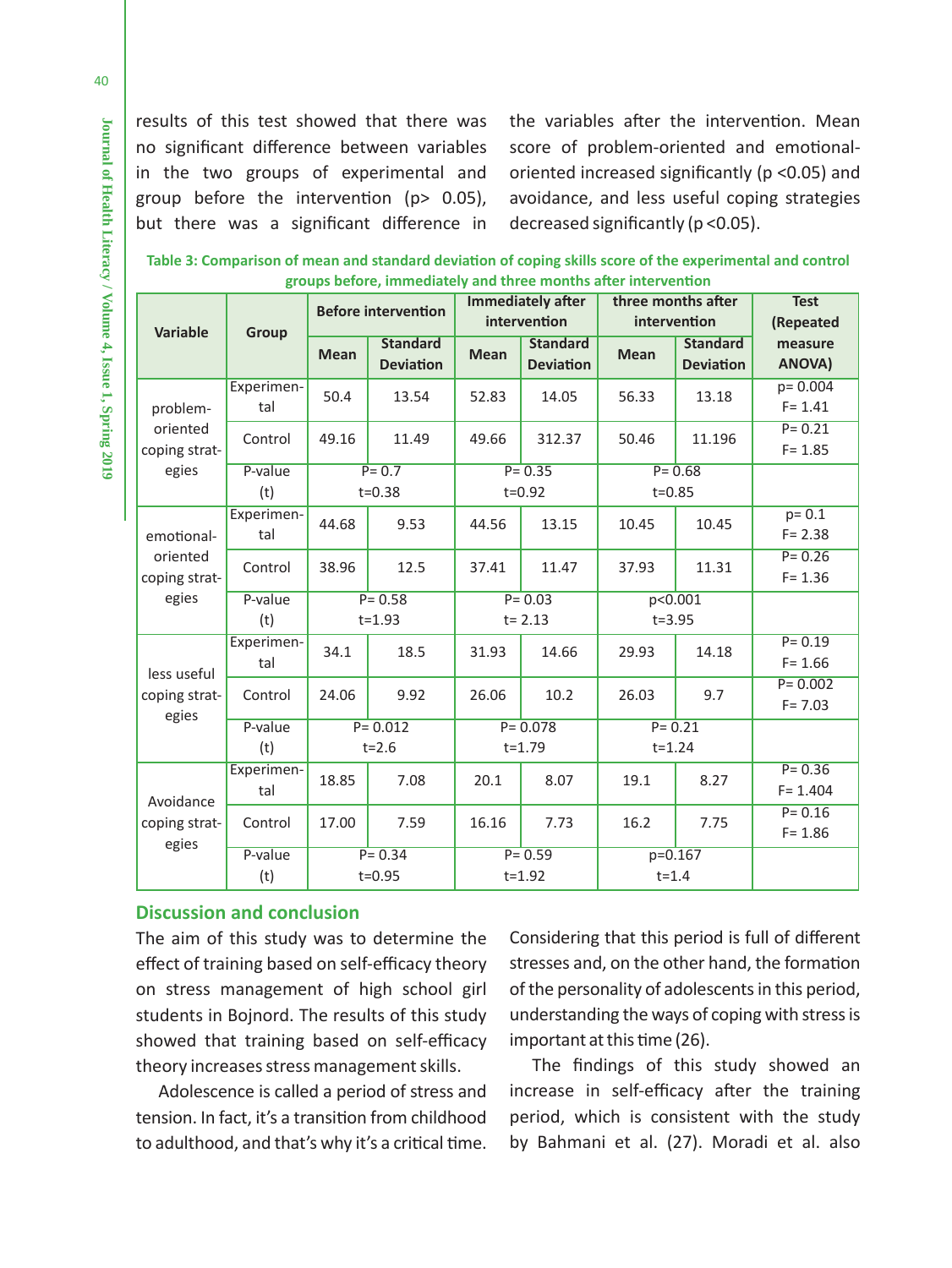41

referred to the e ffec tiveness of self-e fficacy training on reducing social phobia with the power of predic ting self-e fficacy in social situa tions, social interac tion anxiety, and fear of observa tion (28).

In this study, the most observed changes were in academic self-e fficacy. According to the researchers, the greater impact of educa tion on academic self-e fficacy can be a ttributed to the fact that teenagers care more about their academic achievement during this life cycle and focus more on it. Bandura et al. study shows that high self efficacy is associated with active coping strategies, seeking social support and problem solving (29).

Barlow et al. study also shows that individuals with low self-e fficacy experience a lot of anxiety in dealing with poten tial dangers (30). In terms of problem-oriented and emo tional-oriented coping skills, Sohrabi et al. study was consistent with the findings of this study (31). Similarly, the study of Ashuri et al. was consistent with this study in terms of coping skills (32). Individuals with avoiding and less helpful coping skills will delay problems or engage in inappropriate work to stay away from the main problem. In this study, these skills have decreased a fter training, which indicates the e ffect of training in these individuals.

Adolescents are one of the best communi ties that can be trained in coping skills in terms of their speci fic characteris tics, their be tter empowerment and their social presence in schools (27). Mishara states that students are repor ting less educa tional pressure because of coping skills training. Coping strategies also play a vital role in the mental and physical health of the individual during stressful situa tions in his life (33).

Self-e fficacy training and consequently increased coping skills in adolescents are an important finding of this research.

The limita tions of this study were the inability to control variables such as parental literacy levels, parent relationships with each other and with children, economic status of students› families and the limitation of the statistical popula tion to first-year high school girls.

# **Conclusion**

The results of this study showed that educa tion based on self-e fficacy theory somewhat improves students' stress management. Given the findings of the recent study and its comparison with the results of similar studies and research on coping skills and its rela tionship with self-e fficacy, it is emphasized that health educators pay attention to the role of self-efficacy as an important indicator of stress management. The result of such interven tional and educa tional programs is to increase selfefficacy. Therefore, due to the existence of many stresses during adolescence, appropriate and relevant programs should be designed and implemented by experts and school personnel.

**Con flicts of Interest:** There are no con flicts of interest regarding the publication of this ar ticle.

**Funding:** The author(s) received no financial support for the research, authorship, and/or publica tion of this ar ticle.

#### **Acknowledgement**

We are grateful to the Vice-Chancellor for Research in Mashhad University of Medical Sciences, the students attending, the officials of the Department of Educa tion of North Khorasan, and the sta ff of high school girls in Bojnord and all those who helped us in this way.